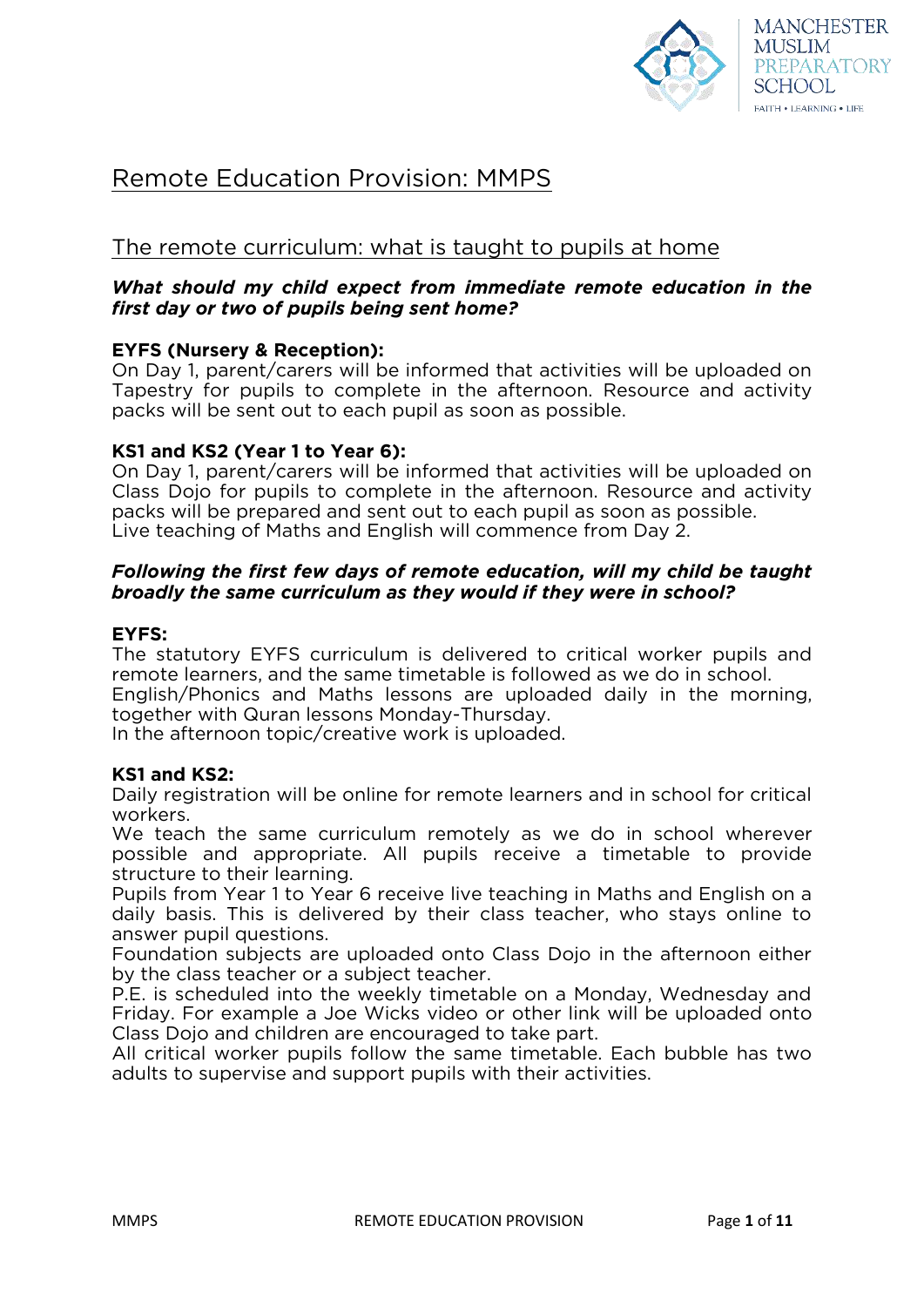

# Remote teaching and study time each day

# *How long can I expect work set by the school to take my child each day?*

### **EYFS:**

- The recommended time for each is activity is 15-20 minutes less for a younger child – and up to a maximum of 30 minutes if the child shows interest and the activity is extended
- Nursery pupils Weekly live story with the class teacher
- Reception pupils Weekly 'guided reading' session with the class teacher

### **KS1 (Year 1 & Year 2):**

Live lessons:

- Daily Mornings: Maths and English live lessons and completion of tasks – approximately 3 hours
- Weekly wellbeing session
- Weekly group guided reading session

Recorded/uploaded lessons:

Afternoon: 2 lessons in line with timetable

# **KS2 (Year 3 – Year 6):**

Live lessons:

- Daily Mornings: Maths and English live lessons and completion of tasks – approximately 3 hours
- Weekly wellbeing session

Recorded/uploaded lessons:

Afternoon: 2 lessons in line with timetable – approximately 1 hour

### **Commencing Spring 2: KS1 & KS2**

From Spring 2, the provision of live lessons will be extended to include Quran, Humanities (Geography/History) and Science. These sessions will be delivered in the afternoon.

# Accessing remote education

### *How will my child access any online remote education you are providing?*

Live teaching is delivered via Zoom and activities are uploaded onto Tapestry for EYFS and Class Dojo for KS1 and KS2.

# *If my child does not have digital or online access at home, how will you support them to access remote education?*

All of our pupils are able to access the remote learning online. Concessions have been made for pupils who have siblings and are unable to access the live teaching. They are able to access the recording at a later time and complete each independent task (Appendix 2: Parent/Carer Agreement – Live Teaching Recordings and Teacher Video Uploads).

MMPS REMOTE EDUCATION PROVISION Page **2** of **11**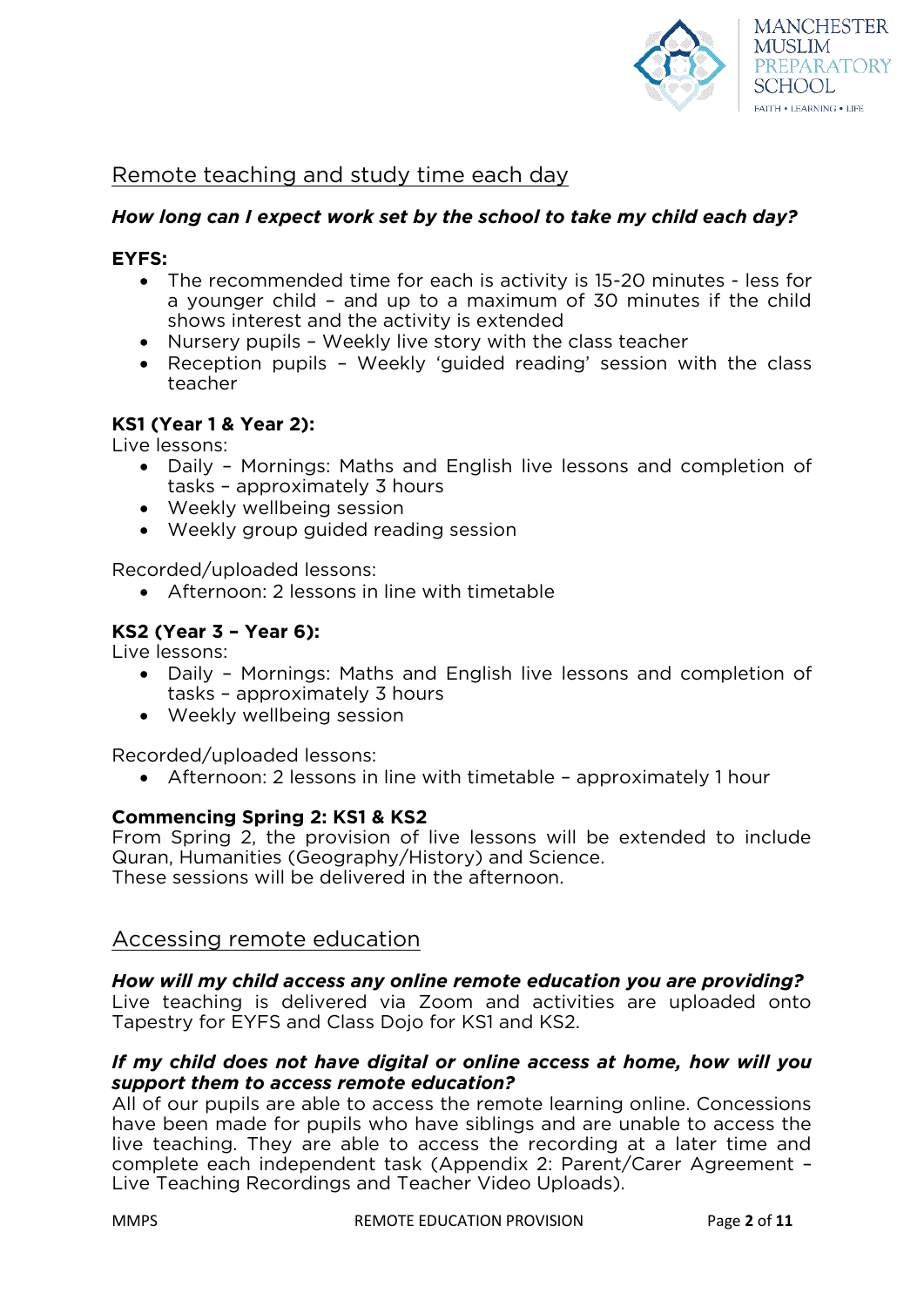

Manchester Educational Trust (MIET) have subscribed to a parent/carer contribution scheme, offering parents/carers a chance to purchase a new digital device over a period of 12 or 24 months.

### *How will my child be taught remotely?*

### **EYFS:**

- Three activities are posted every day.
- Recorded sessions from the class teacher explain what the day's lessons and planned activities are.
- Teachers upload links to websites supporting the activities posted, including video clips.
- Live story time once a week for Nursery.
- Live guided reading sessions once a week for Reception.

### **KS1 and KS2:**

- Live teaching is delivered via Zoom or Google.
- Recorded sessions are uploaded on Class Dojo for pupils who were unable to access live lessons.
- Resource and activity packs are sent to pupils for remote learning, including text and workbooks.
- Teachers upload links to commercially available websites supporting the teaching of specific subjects or areas, including video clips.

# Engagement and Feedback

### *What are your expectations for my child's engagement and the support that we as parent/carers should provide at home?*

Parent/carers should ensure pupils log in on time and ensure all work allocated is uploaded on time so it can be marked.

Parent/carers should not get involved with the live teaching sessions and should leave their child to interact with their teacher and peers.

Parent/carers should ensure their child is appropriately dressed and ready to start their learning in a punctual manner.

### *How will you check whether my child is engaging with their work and how will I be informed if there are any concerns?*

A register of attendance is taken daily during each live session. Pupils who have not logged in for live session will receive a phone call from the school office.

If a child is unwell, parent/carers should email or phone the school office as usual to report sickness.

Pupils not engaging regularly will receive a phone call from the Deputy or Head Teacher.

In the live sessions teachers can see the pupils who have joined. Pupils have to upload the work they have completed onto the Dojo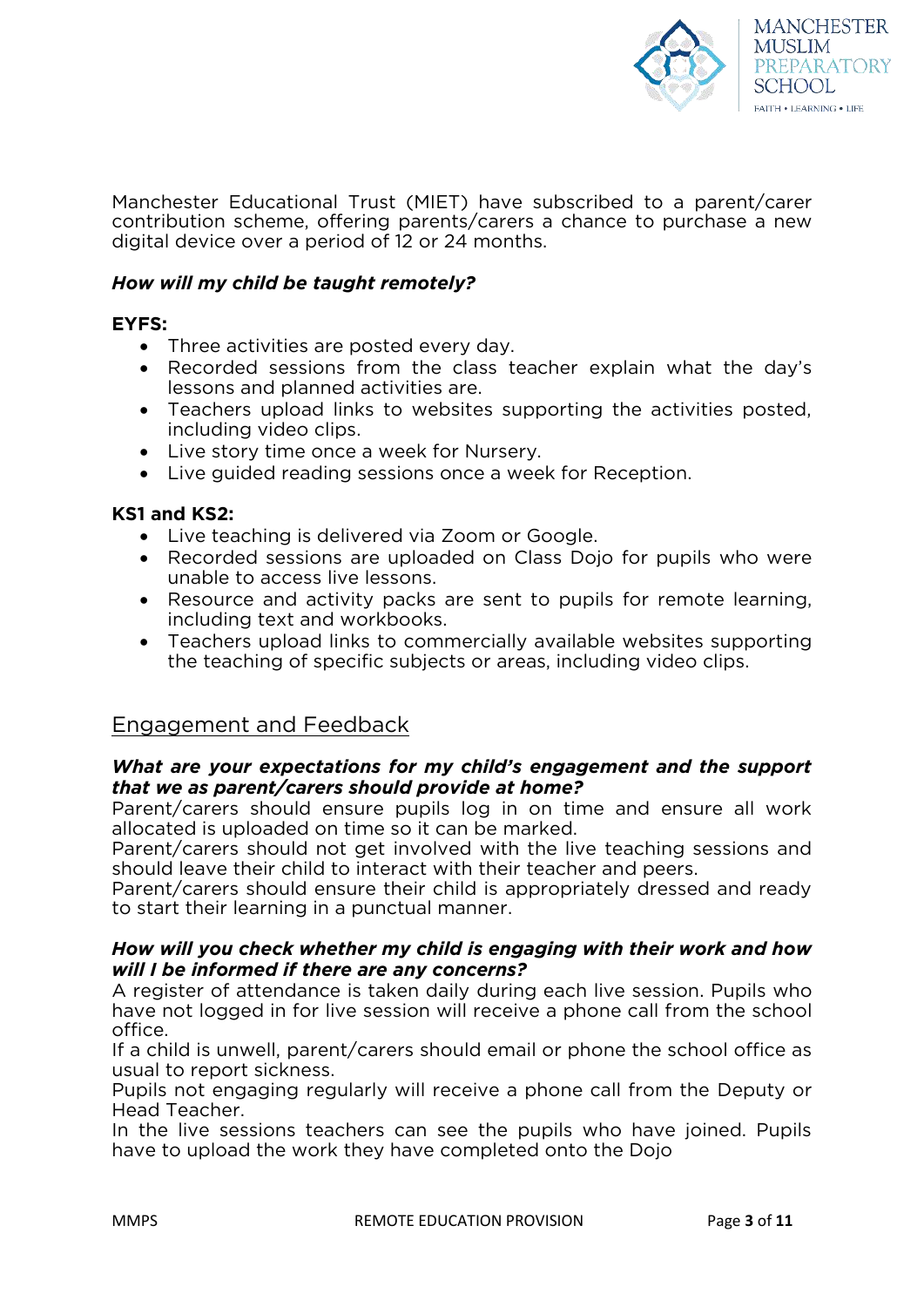

Portfolio/Google Classroom for teachers to mark and advise on the next steps if applicable.

Parent/carers experiencing any difficulty with any of the platforms are advised to message the class teacher; if this is not possible then they should contact the school office.

Parent/carers should follow the 'Live Sessions Protocol' as set out in the 'Live Virtual Sessions – Acceptable User Agreement for Parents/Carers' sent to all parent/carers (Appendix 1).

### *How will you assess my child's work and progress?*

Teacher Assessment is ongoing through:

- Daily marking of pupils' work
- Questioning during live lessons (KS1, KS2)
- Questioning during guided reading (Reception, KS1)
- Weekly spelling tests (KS1, KS2)
- Progress tracker on Century platform (KS2)
- Activity tracker on Reading Eggs platform (Reception, KS1, KS2)

# Additional support for pupils with particular needs

### *How will you work with me to help my child who needs additional support from adults at home to access remote education?*

Pupils who need extra support are on a Remote Learning Provision Plan set out and monitored by the Special Education Needs Coordinator (SENDCo).

Pupils who receive one-to-one support in school will continue to receive individual support during remote learning, wherever possible, via live teaching or support sessions with the SENDCo or a Teaching Assistant (TA). Parent/carers of pupils receiving individual support must sign the 'Live One-to-One Lessons Support Agreement' (Appendix 3).

Pupils on Year 1 or Year 2 intervention programmes will continue to receive support with reading, wherever possible, through live group sessions with the SENDCo or a TA.

Pupils on the SEND register, who are attending school, will have provisions in place and receive support from a TA and/or member of staff on Critical Worker Duty.

Individual Support Timetables are set up for different classes which show the level of support offered to each child on the SEND register. Parent/carers of these pupils have been informed through 'messages' on Class Dojo by the Class Teacher/SENDCO.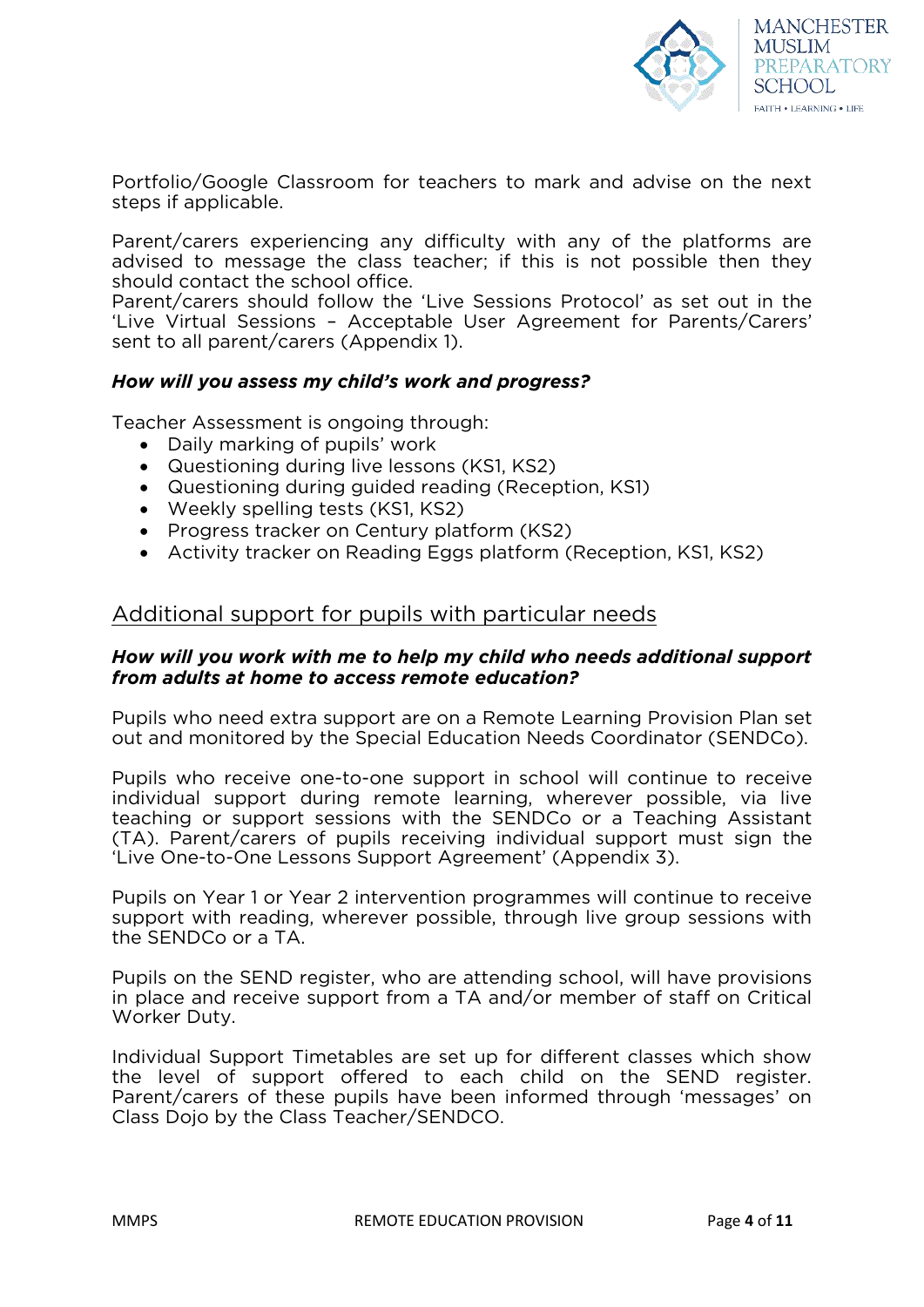

# Remote education for self-isolating pupils

### *If my child is not in school because they are self-isolating, how will their remote education differ from the approaches described above?*

School work will be emailed to pupils at the end of each day. Pupils will submit their work via Tapestry (EYFS), Class Dojo/Google Classroom (KS1 & KS2) for marking by the class or subject teacher.

### *Reviewed February 2021*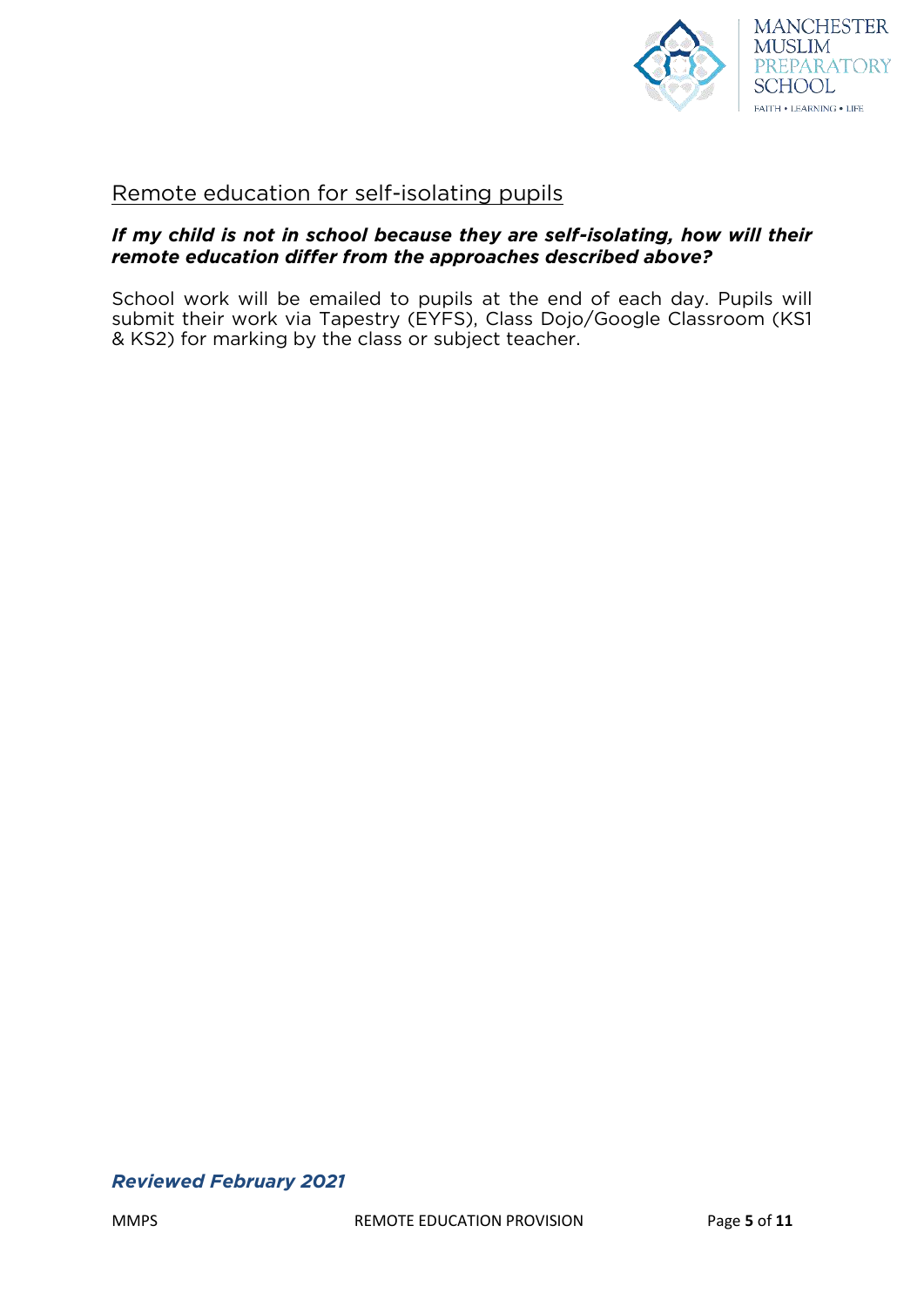# **APPENDIX 1**



### **MMPS - Live Sessions Protocol Live Virtual Sessions – Acceptable User Agreement for Parents/Carers**

### **Provision**

**EYFS:** Live: Story Sessions, Reading

**KS1:** Live: Lessons; Guided Reading; Class meetings (Mental Health & Wellbeing)

**KS2**: Live: Lessons; Class meetings (Mental Health & Wellbeing)

*This document is an update to the previous 'Online Virtual Meeting Consent Form' parents signed. It sets out the procedures and protocols that must be adopted by parents/carers of Manchester Muslim Preparatory School (MMPS) and pupils aged 11 years and under, when participating in Live Sessions with MMPS staff.* 

### **Adult Supervision**

- Parents will access the platform through the parent/carers account by using the Meeting ID and password sent on Class Dojo/Tapestry or via school messaging service prior to the session.
- A parent/carer must log in on behalf of their child or be present when the child logs into the live session.
- An appropriate adult, like a parent or carer, must remain in the room with young children, (i.e. Nursery to Year 3/4) during the virtual session to assist/supervise. However, we do ask parents not to get actively involved in the meeting and let the children interact with their teacher and peers.
- For older children, parents/carers are asked to remain in the vicinity of the lesson, not necessarily in the same room but in the same building, with the door to the teaching room left open.
- Parents/carers must make sure their child has 'logged off' and signed out before turning off any devices to ensure pupils do not stay online unsupervised by the teacher.

#### **Time of Sessions and Duration**

- Sessions will only take place between 9:00am and 3:15pm, Monday to Friday. The start time of the session will be sent to parents/carers via Class Dojo, Tapestry or school text messaging service.
- Exact session duration will depend on the age of the pupil. Each session will be no longer than 1 hour.
- Parents/carers should ensure that their child is on time to the live sessions. Your child should be ready to start promptly at the agreed time along with any resources or equipment they will need. When teachers are involved in lessons, they cannot see late arrivals in the waiting room and for security reasons, the waiting room is locked. Children therefore risk not being admitted in, if they are late.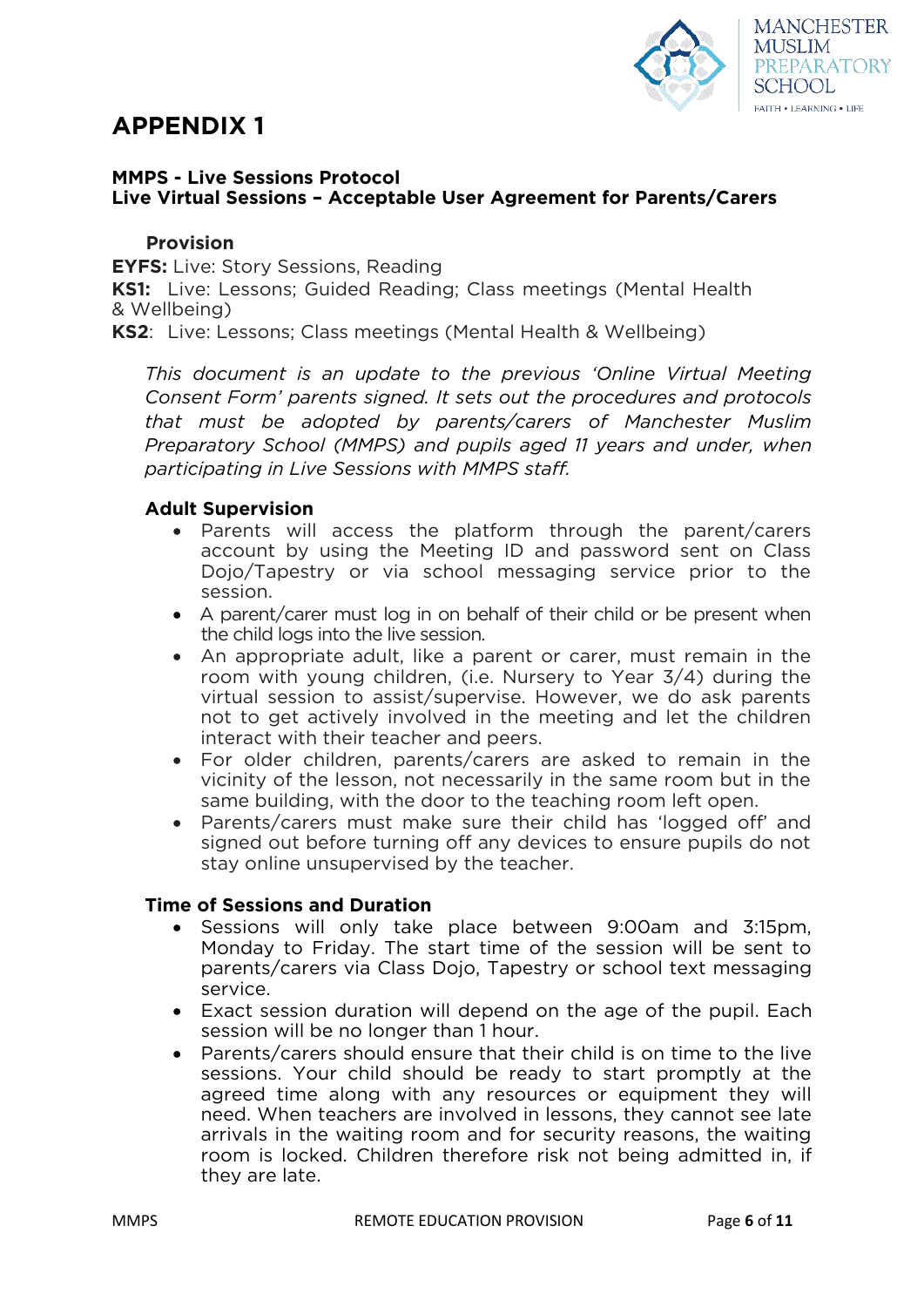

### **Learning Environment**

- The lesson requires a calm, quiet space, free from distraction. This should be a place where the pupil can sit comfortably.
- It is preferred that teaching and learning online takes place in a communal area in the home, e.g. a dining/living space; lessons should not take place in the pupil's bedroom.
- The area behind the pupil and teacher when they are on camera should be as neutral as possible, and not display any personal items, offensive images or words, or personal information.
- Beware of extraneous background noise which can be very distracting.

### **Appropriate Dress and Conduct**

- Pupils and staff may dress informally for the sessions; however, we ask that it is appropriate for an educational environment.
- If the teacher has any concerns about children (or other members of the household) using unsuitable language, dress or location, the session for that child will be ended by the teacher and the concerns recorded and passed to the Head Teacher or Deputy Head Teacher.
- Pupils should not be eating during the live session. Drinking water is encouraged throughout the school day.
- Pupils' behaviour when accessing online live sessions, be it via video or written comments, should be appropriate as though they are at school.

### **Privacy & Confidentiality – Recording of Live Sessions**

- Safeguarding/GDPR: Parents/pupils must not share log-in details and passwords on any type of social media, including WhatsApp groups.
- Live sessions are *recorded for safeguarding reasons* and saved on MMPS G-Suite for Education Drive.
- If your child takes part in a class/group video session, they can be seen by the teacher, other pupils (and members of their household).
- Parents/carers must make sure their child and other members of the household are aware the video call/session is happening.
- Under no circumstances should you or your child record/video or screen shot the lesson. This is to ensure the safeguarding and privacy of your family and our staff members.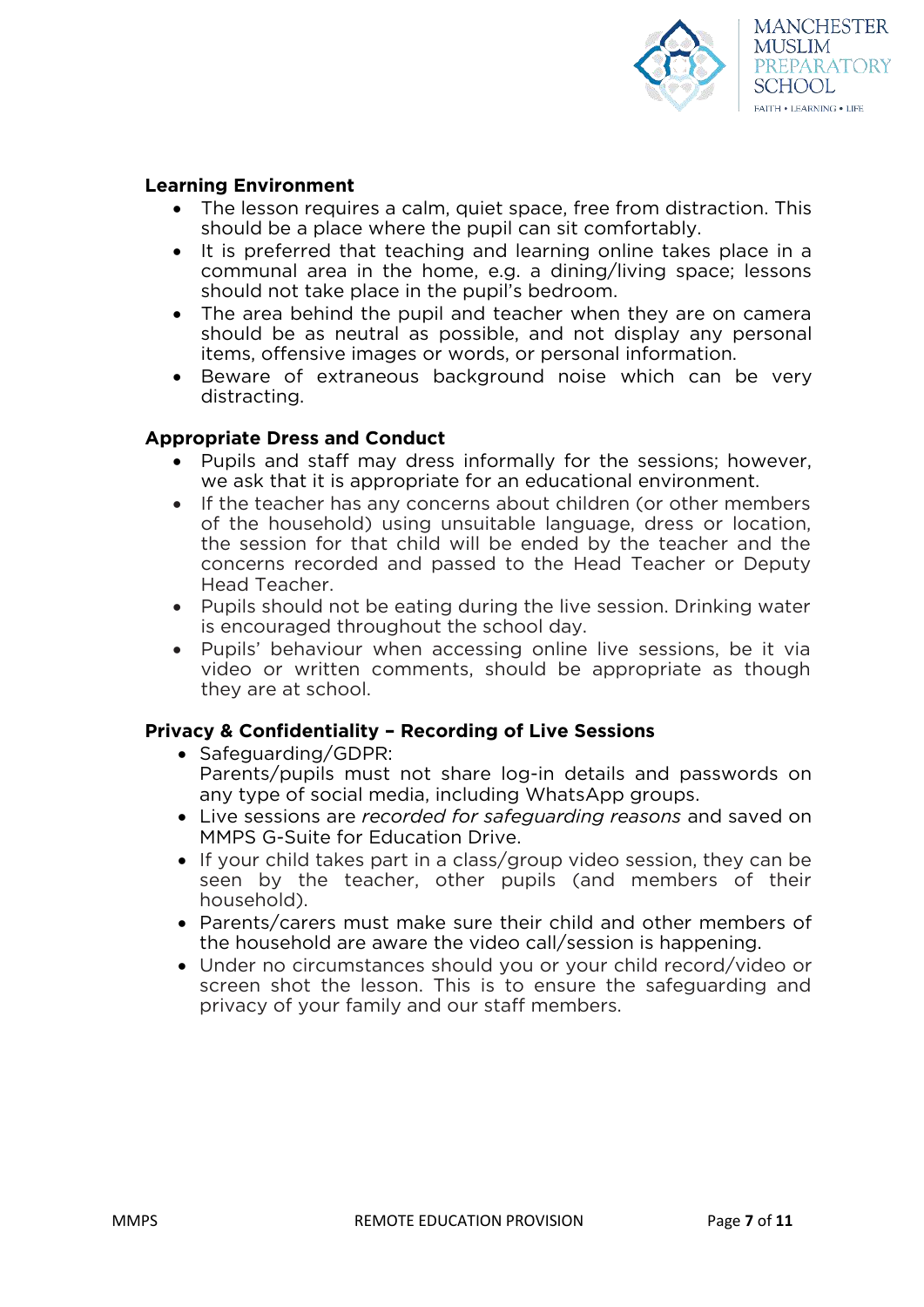

### **Session/Lesson Content**

- Session/Lesson content will be tailored to follow the sequence of learning and adapted where possible to allow staff to replicate the classroom activity to the best of their ability.
- Parents/carers are encouraged to join at the start and end of each lesson, so they are clear on the goals and objectives for that lesson and understand any home practice to be undertaken by their child before the next lesson.

### **Cancellation and Absence**

- Should a staff member be unable to take the agreed lesson, parents/carers will be contacted with as much notice as possible to inform them of the cancellation and, where possible, to rearrange the lesson.
- If a pupil cannot participate in a lesson due to sickness, parents/carers must follow usual absence procedures and notify the school office as soon as possible in advance of the lesson day/time.

#### **As a parent/carer it is your responsibility to ensure that you:**

- Agree to procedures and information within this Acceptable User Agreement for Parents/Carers
- Are aware of the date, time and teacher of online sessions
- Supervise your child when accessing and signing into, and logging off live sessions
- Ensure your child is in a suitable learning environment to participate in live sessions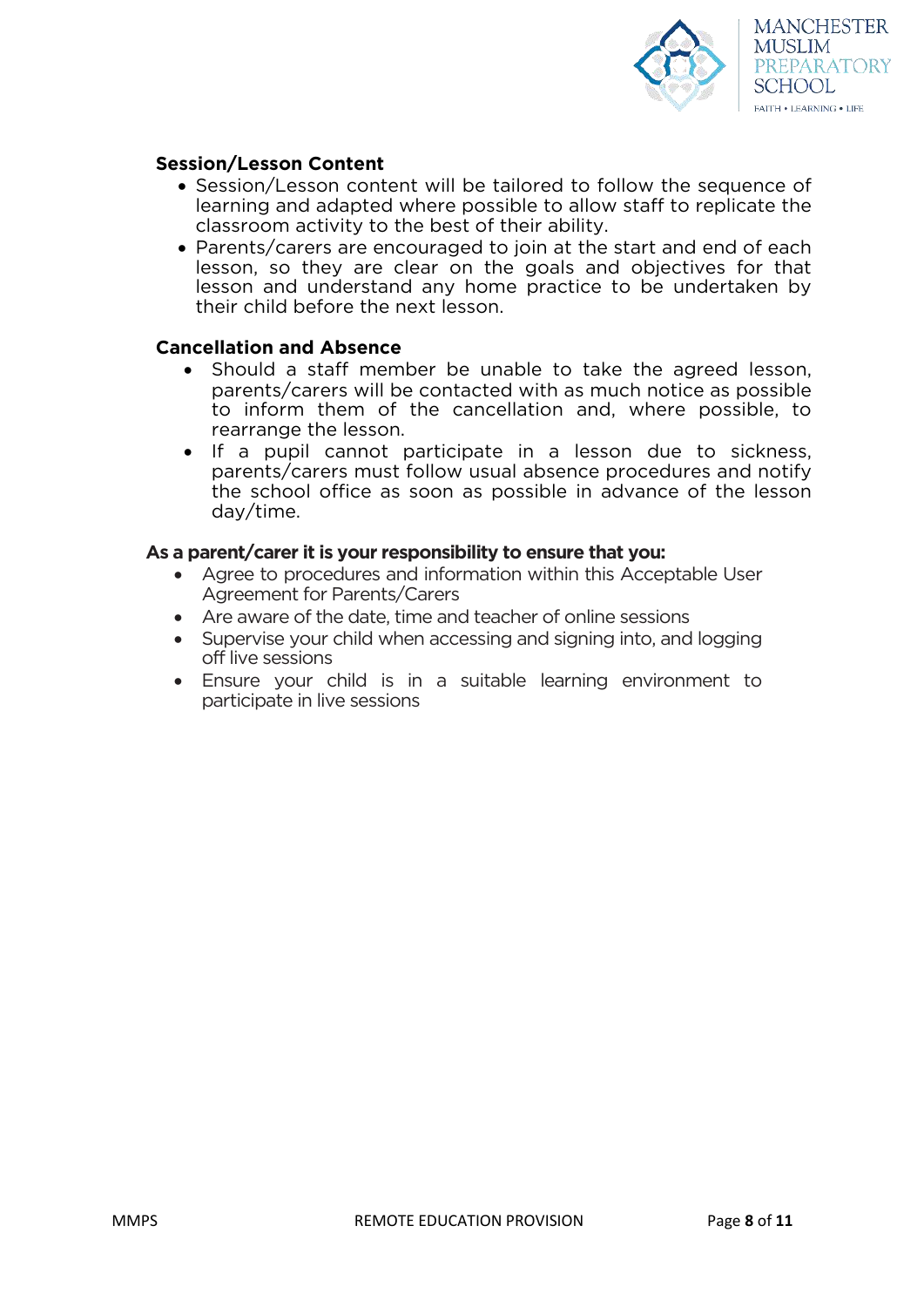

# **APPENDIX 2**

### **PARENT/CARER AGREEMENT Live Teaching Recordings and Teacher Videos Uploads**

# **Privacy & Confidentiality**

- Live teaching sessions are recorded and saved on MMPS G-Suite for Education Drive
- Links to recorded sessions are uploaded onto Class Dojo

# *Parents/Carers/Pupils must not:*

- Record teaching sessions or take photographs of sessions
- Download and share recordings on social media or any other forum/platform
- Download or share recording with family members in the UK or abroad
- **All teaching videos are intellectual property of MMPS**
- ☐ Please tick this box to confirm you have read the above *'Privacy and Confidentiality' Terms* and that you will abide by them.

| <b>Full Name of Child:</b> | Year | Choose an item. |  |
|----------------------------|------|-----------------|--|
|                            |      |                 |  |
| Name of Parent/Guardian:   |      | <b>Date</b>     |  |

# *Return the completed form to: pa@mmps.miet.uk*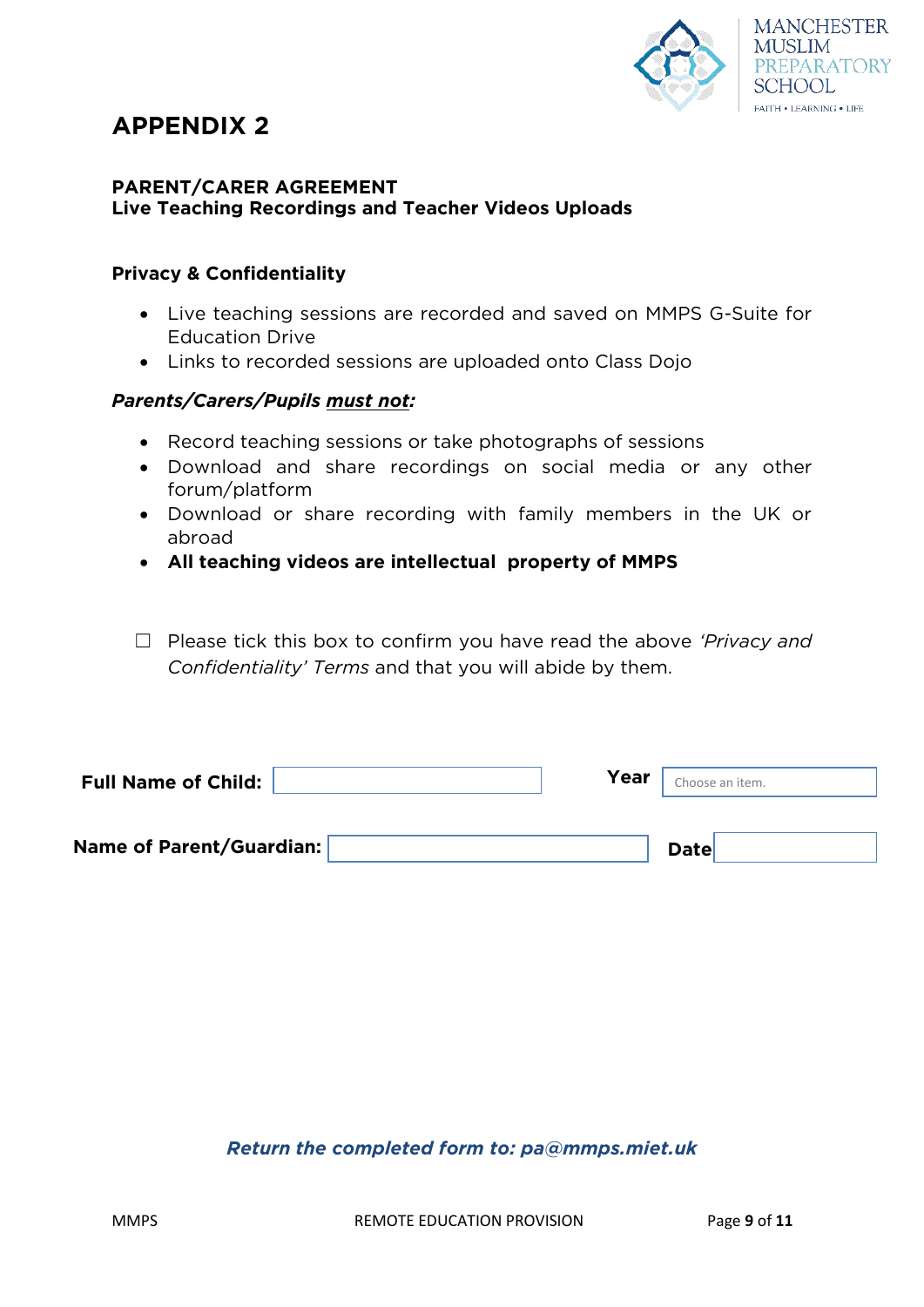

# **APPENDIX 3**

### **PARENT/CARER AGREEMENT Live One-to-One Support Lessons Agreement**

*This agreement is in addition to: Live Virtual Sessions - Acceptable User Agreement for Parents/Carers* 

# **Privacy & Confidentiality**

- Live one-to-one support sessions are *recorded for safeguarding reasons* and saved on MMPS G-Suite for Education Drive. Parents and children will be asked to confirm they are aware of this and give consent at the start of each session.
- *Parents will need to appear on screen at the start of each one-toone session to confirm they give consent* for their child to be part of the support lesson.
- Parents/carers must make sure their child and other members of the household are aware the video call/session is happening.
- Devices should be used in appropriate areas, for example in communal areas and not in bedrooms, and where possible be against a neutral background.
- Staff will only ever video call a pupil with prior agreement with parents and the Head Teacher or Deputy. This will, wherever possible, be at a pre-arranged time. The times of all video calls/support sessions will be sent to parents via Class Dojo Message or school messaging service.

# *Parents/Carers/Pupils:*

- Children and other members of the household must wear suitable clothing.
- Language must be professional and appropriate, including any family members in the background.
- The same expectations apply for remote teaching and conversations as normal school conduct.
- Parent/carer *must remain in the vicinity* during the one-to-one session.
- Parent/carer must *ensure that their child is signed out* after the session.
- Parent/carer must not record teaching session or take photographs of sessions.
- Parent/carer must not download and share recordings on social media or any other forum/platform.